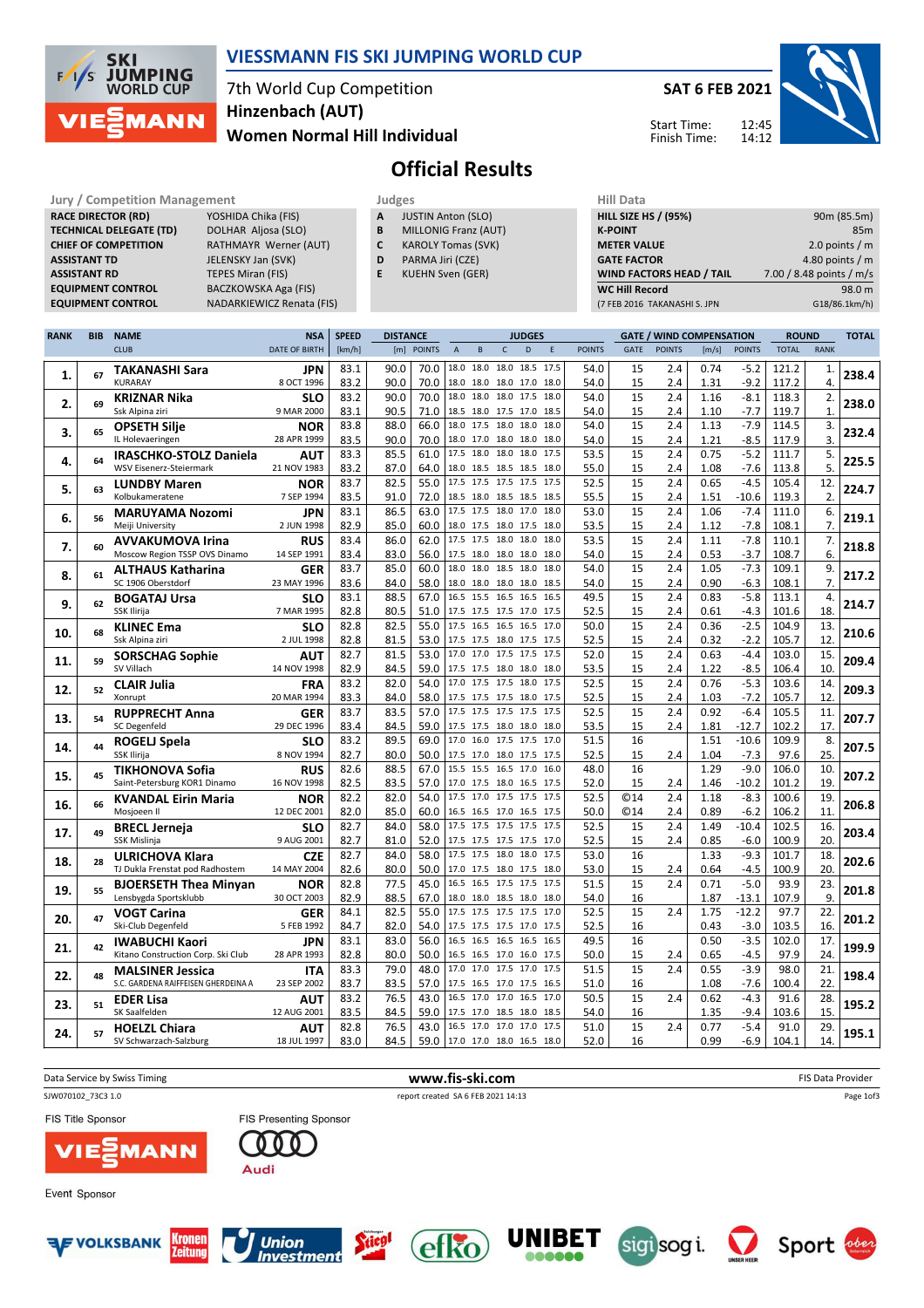

### VIESSMANN FIS SKI JUMPING WORLD CUP

7th World Cup Competition Women Normal Hill Individual Hinzenbach (AUT)

SAT 6 FEB 2021

Start Time: Finish Time:



### Official Results

| <b>RANK</b> | <b>BIB</b> | <b>NAME</b>                      | <b>NSA</b>           | <b>SPEED</b> | <b>DISTANCE</b> |                                 |                  | <b>JUDGES</b> |  |    |                                 |               | <b>GATE / WIND COMPENSATION</b> |               |                       | <b>ROUND</b>  |              | <b>TOTAL</b> |       |
|-------------|------------|----------------------------------|----------------------|--------------|-----------------|---------------------------------|------------------|---------------|--|----|---------------------------------|---------------|---------------------------------|---------------|-----------------------|---------------|--------------|--------------|-------|
|             |            | <b>CLUB</b>                      | <b>DATE OF BIRTH</b> | [km/h]       | [m]             | <b>POINTS</b>                   |                  |               |  | D. |                                 | <b>POINTS</b> | <b>GATE</b>                     | <b>POINTS</b> | $\lfloor m/s \rfloor$ | <b>POINTS</b> | <b>TOTAL</b> | <b>RANK</b>  |       |
| 25.         |            | <b>KYKKAENEN Julia</b>           | <b>FIN</b>           | 82.2         | 76.0            | 42.0 16.5 17.0 17.0 17.0 16.5   |                  |               |  |    |                                 | 50.5          | 16                              |               | 0.54                  | $-3.8$        | 88.7         | 30.          | 187.0 |
|             |            | <b>KL SkiJumping Team</b>        | 17 APR 1994          | 82.9         | 82.0            | 54.0   18.0 17.5 18.0 18.5 18.0 |                  |               |  |    |                                 | 54.0          | 16                              |               | 1.38                  | $-9.7$        | 98.3         | 23.          |       |
| 26.         |            | <b>GOERLICH Luisa</b>            | <b>GER</b>           | 83.2         | 80.5            | 51.0   17.0 17.0 17.0 17.0 16.5 |                  |               |  |    |                                 | 51.0          | 16                              |               | 1.16                  | $-8.1$        | 93.9         | 23.          | 184.9 |
|             |            | WSV 08 Lauscha                   | 21 DEC 1998          | 82.6         | 79.5            | 49.0   17.0 17.0 17.0 17.0 17.0 |                  |               |  |    |                                 | 51.0          | 16                              |               | 1.28                  | $-9.0$        | 91.0         | 27.          |       |
| 27.         |            | <b>MUEHLBACHER Julia</b>         | <b>AUT</b>           | 82.5         | 79.5            |                                 |                  |               |  |    | 49.0 17.0 17.5 17.5 17.0 17.0   | 51.5          | 16                              |               | 1.14                  | $-8.0$        | 92.5         | 26.          | 184.6 |
|             |            | <b>ASVOE SC Hoehenart</b>        | 2 AUG 2004           | 82.6         | 81.5            | 53.0 17.5 17.5 17.5 17.5 17.5   |                  |               |  |    |                                 | 52.5          | 16                              |               | 1.92                  | $-13.4$       | 92.1         | 26.          |       |
| 28.         |            | <b>HARALAMBIE Daniela</b>        | <b>ROU</b>           | 83.1         | 79.5            |                                 |                  |               |  |    | 49.0 17.0 17.0 17.5 17.0 17.0   | 51.0          | 16                              |               | 0.87                  | $-6.1$        | 93.9         | 23.          | 178.7 |
|             |            | CS Dinamo Buc-Centrul Sportiv Bv | 14 AUG 1997          | 82.8         | 77.5            | 45.0 17.0 17.0 17.5 17.0 17.5   |                  |               |  |    |                                 | 51.5          | 16                              |               | 1.67                  | $-11.7$       | 84.8         | 28.          |       |
| 29.         |            | <b>KOMAR Katra</b>               | <b>SLO</b>           | 82.7         | 80.0            |                                 |                  |               |  |    | 50.0   17.0 16.5 17.0 16.5 17.0 | 50.5          | 16                              |               | 1.25                  | $-8.8$        | 91.7         | 27.          | 173.7 |
|             |            | Ssk Bohini                       | 16 MAY 2001          | 82.0         | 73.5            | 37.0   16.5 16.5 17.0 16.5 17.0 |                  |               |  |    |                                 | 50.0          | 16                              |               | 0.71                  | $-5.0$        | 82.0         | 29.          |       |
| 30.         |            | <b>PAGNIER Josephine</b>         | <b>FRA</b>           | 83.1         | 81.5            | 53.0 17.0 17.5 18.0 17.5 18.0   |                  |               |  |    |                                 | 53.0          | 15                              | 2.4           | 1.46                  | $-10.2$       | 98.2         | 20.          | 98.2  |
|             |            | Chaux Neuve                      | 4 JUN 2002           |              | DSQ             |                                 | SCE <sub>4</sub> |               |  |    |                                 |               |                                 |               |                       |               |              |              |       |

|     |    |                                                            |                           |      |      |      | not qualified for final round |  |      |    |      |         |      |     |      |
|-----|----|------------------------------------------------------------|---------------------------|------|------|------|-------------------------------|--|------|----|------|---------|------|-----|------|
| 31. | 34 | <b>TWARDOSZ Anna</b><br><b>AZS AWF Katowice</b>            | <b>POL</b><br>12 APR 2001 | 82.8 | 78.0 | 46.0 | 16.5 17.0 17.0 17.0 17.0      |  | 51.0 | 16 | 1.31 | $-9.2$  | 87.8 | 31. | 87.8 |
| 32. |    | <b>RAUTIONAHO Jenny</b><br>Ounasyaaran Ski club            | <b>FIN</b><br>26 JUL 1996 | 82.5 | 76.0 | 42.0 | 16.5 16.5 17.0 16.5 16.5      |  | 49.5 | 16 | 0.59 | $-4.1$  | 87.4 | 32. | 87.4 |
| 33. |    | <b>RAJDA Kinga</b><br><b>AZS AWF Katowice</b>              | <b>POL</b><br>22 DEC 2000 | 82.4 | 76.0 | 42.0 | 16.5 16.5 17.0 16.5 17.0      |  | 50.0 | 16 | 1.40 | $-9.8$  | 82.2 | 33. | 82.2 |
| 34. |    | <b>SANKEY Logan</b><br>Steamboat Springs Winter Sports Clu | <b>USA</b><br>28 MAY 1998 | 82.9 | 75.0 | 40.0 | 16.5 16.5 16.5 17.0 16.5      |  | 49.5 | 16 | 1.14 | $-8.0$  | 81.5 | 34. | 81.5 |
| 35. |    | <b>WIEGELE Hannah</b><br>Sv Achomitz-zahomc                | <b>AUT</b><br>22 SEP 2001 | 83.0 | 76.5 | 43.0 | 16.5 16.5 16.5 16.5 17.0      |  | 49.5 | 16 | 1.63 | $-11.4$ | 81.1 | 35. | 81.1 |
| 36. |    | <b>PROKOPIEVA Kristina</b><br>Sdushor Aist uor1            | <b>RUS</b><br>16 JUL 2000 | 82.1 | 73.5 | 37.0 | 16.0 16.5 17.0 16.5 16.5      |  | 49.5 | 16 | 1.47 | $-10.3$ | 76.2 | 36. | 76.2 |
| 37. |    | <b>INDRACKOVA Karolina</b><br>Jkl Desna                    | <b>CZE</b><br>26 AUG 1997 | 82.1 | 69.5 | 29.0 | 16.0 15.5 16.5 16.0 16.0      |  | 48.0 | 16 | 0.54 | $-3.8$  | 73.2 | 37. | 73.2 |

| n:<br>Dıs | ualified                   |            |                  |  |  |  |  |  |  |  |  |  |
|-----------|----------------------------|------------|------------------|--|--|--|--|--|--|--|--|--|
|           | 70<br><b>KRAMER Marita</b> | <b>AUT</b> | SCE <sub>4</sub> |  |  |  |  |  |  |  |  |  |
|           | STROEM Anna Odine<br>53    | <b>NOR</b> | SCE <sub>4</sub> |  |  |  |  |  |  |  |  |  |
|           | SETO Yuka<br>41            | <b>JPN</b> | SCE <sub>4</sub> |  |  |  |  |  |  |  |  |  |

SCE 4 : SUIT